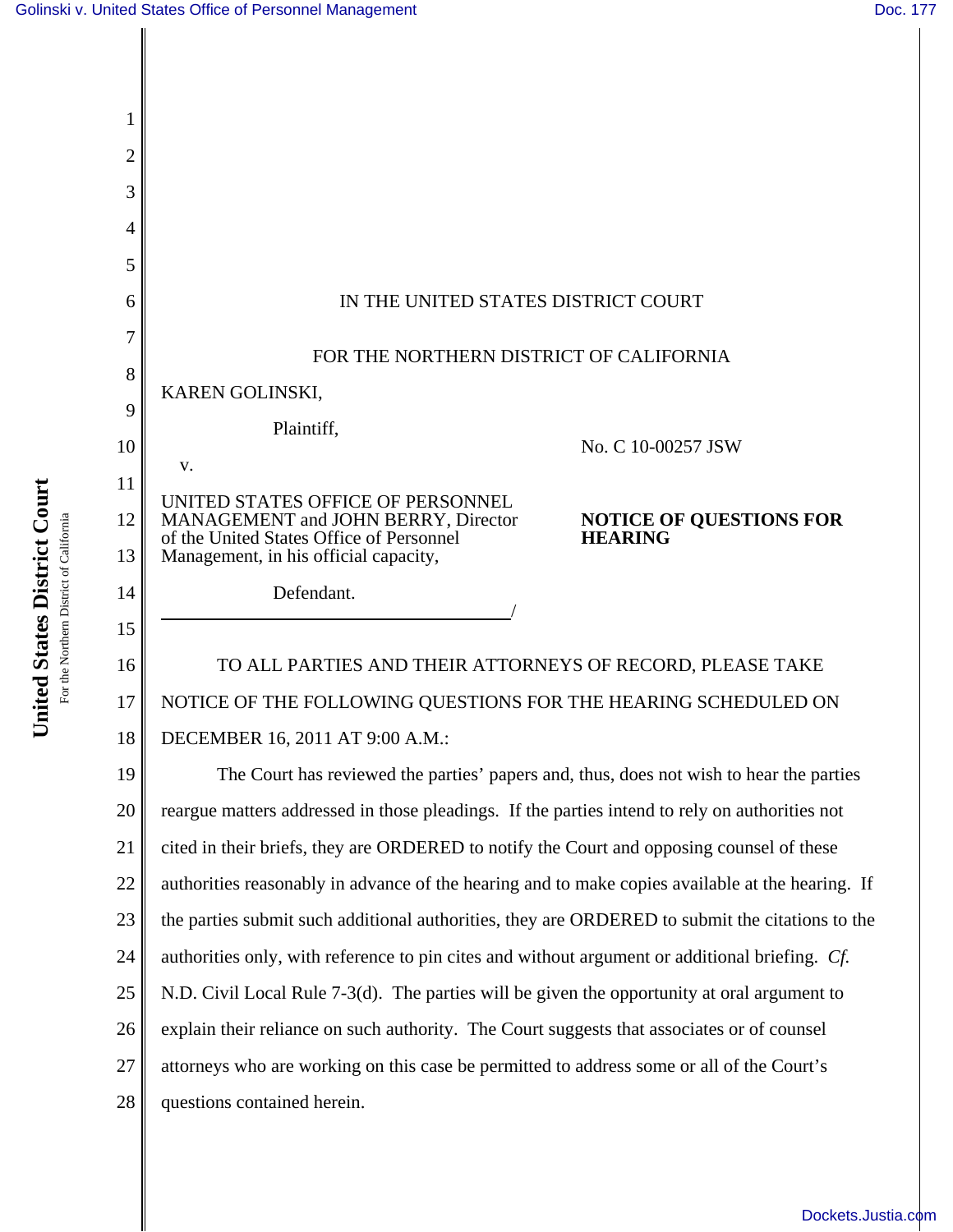| $\mathbf{1}$                          | The parties shall each have 45 minutes to address the following questions:                                                                                                                                                                                                                                                                                                                                                                                                                                                                                                                                                                       |  |  |  |  |
|---------------------------------------|--------------------------------------------------------------------------------------------------------------------------------------------------------------------------------------------------------------------------------------------------------------------------------------------------------------------------------------------------------------------------------------------------------------------------------------------------------------------------------------------------------------------------------------------------------------------------------------------------------------------------------------------------|--|--|--|--|
| $\overline{2}$<br>3<br>$\overline{4}$ | 1.<br>The passage of Section 3 of the Defense of Marriage Act ("DOMA") marks a unique<br>departure from the recognition the federal government historically has afforded to State<br>marital status determinations. See, e.g., Elk Grove Unified School District v. Newdow,<br>542 U.S. 1, 12 (2004) (holding that "[t]he whole subject of the domestic relations of<br>husband and wife, parent and child, belongs to the laws of the States and not to the laws                                                                                                                                                                                |  |  |  |  |
| 5<br>6                                | of the United States."); see also Boggs v. Boggs, 520 U.S. 833, 848 (1997) (holding that<br>family law, including "declarations of status, e.g., marriage, annulment, divorce, custody<br>and paternity," is the archetypal area of local concern).                                                                                                                                                                                                                                                                                                                                                                                              |  |  |  |  |
| $\overline{7}$<br>8                   | As DOMA represents a stark departure from the federalist tradition and<br>a.<br>implicates a core State power to govern domestic relations, is there any<br>authority for the Court to subject the statute to a more rigorous<br>constitutional scrutiny?                                                                                                                                                                                                                                                                                                                                                                                        |  |  |  |  |
| 9<br>10<br>11                         | The few unique examples cited by BLAG when Congress legislated in<br>b.<br>the area of domestic relations occurred when Congress was explicitly<br>acting in the role of state government. Are there any historical examples<br>in which Congress legislated on behalf of the federal government in the<br>area of domestic relations?                                                                                                                                                                                                                                                                                                           |  |  |  |  |
| 12<br>13<br>14                        | 2.<br>Why should the Court not subject DOMA to heightened scrutiny for impacting<br>marriage, as a basic fundamental freedom and an exercise of personal decision-making<br>protected by the right of privacy? See, e.g., Loving v. Commonwealth of Virginia, 388<br>U.S. 1, 12 (1967); <i>In re Levenson</i> , 587 F.3d 925, 931 n.5 (9th Cir. 2009).                                                                                                                                                                                                                                                                                           |  |  |  |  |
| 15<br>16<br>17<br>18                  | 3.<br>In Lawrence v. Texas, 539 U.S. 558, 567 (2003), the Supreme Court, in overruling<br>Bowers v. Hardwick, 478 U.S. 186, 190 (1986), noted that the Bowers Court had<br>"misapprehended the claim of liberty presented to it" and had failed "to appreciate the<br>extent of the liberty at stake." Here, BLAG advocates defining the right at issue as the<br>right to same-sex marriage. Is that too narrowly defining the right at issue? What is the<br>authority for the position that only the right to opposite-sex marriage is fundamental as<br>opposed to the right to marriage generally?                                          |  |  |  |  |
| 19<br>$20\,$                          | Are classifications based on religious affiliation treated as suspect class and subject to<br>4.<br>heightened scrutiny under an Equal Protection analysis? How does BLAG distinguish<br>the line of authority treating classifications based on religious affiliation as a suspect<br>class from classifications based on sexual orientation?                                                                                                                                                                                                                                                                                                   |  |  |  |  |
| 21<br>22<br>23<br>24<br>25            | 5.<br>What is the statutory authority for and evidence of compliance with the role that the<br>Bipartisan Legal Advisory Group has assumed in this matter? Is this group actually<br>bipartisan? Does BLAG have the support – and funding for the increasing cost of<br>defending DOMA – from a majority of Congress or just from the House of<br>Representatives? See Immigration and Naturalization Service v. Chadha, 462 U.S. 919,<br>940 (holding that Congress is the proper party to defend the validity of a statute when an<br>agency of government charged with enforcing the statute agrees that the statute is<br>unconstitutional). |  |  |  |  |
| 26<br>27<br>28                        | 6.<br>How does BLAG distinguish the ruling in Gill v. Office of Personnel Management, 699<br>F. Supp. 2d 374 (D. Mass. 2010), which found that DOMA does not pass constitutional<br>muster under even rational basis scrutiny?                                                                                                                                                                                                                                                                                                                                                                                                                   |  |  |  |  |
|                                       |                                                                                                                                                                                                                                                                                                                                                                                                                                                                                                                                                                                                                                                  |  |  |  |  |